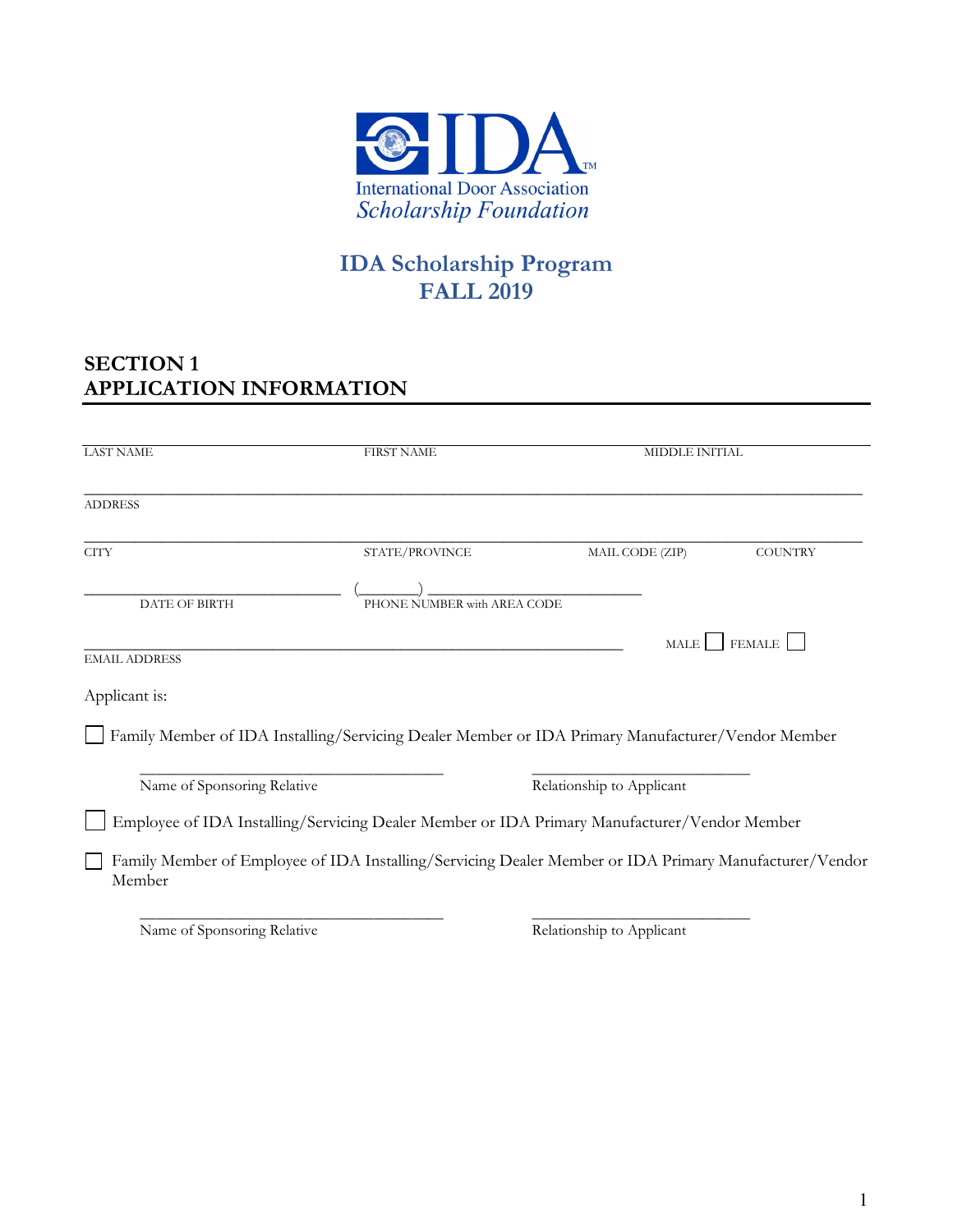### **SECTION 2 SCHOOL INFORMATION**

\*All types of schools are eligible providing that they are accredited, certified or licensed by the state.

\*\*Vocational, Technical and Trade School degree/diploma or similar certification program applicants must attach a school brochure that explains the program in which the applicant will be enrolling and confirms and verifies the school's accreditation, state certification or license.

#### **High School seniors must graduate before July 15, 2019 and remit final grades.**

 ${\large\bf SCHOOL\; NAME} \quad \textcolor{red}{\bf \textcolor{blue}{\bf \textcolor{blue}{\bf \textcolor{blue}{\bf \textcolor{blue}{\bf \textcolor{blue}{\bf \textcolor{blue}{\bf \textcolor{blue}{\bf \textcolor{blue}{\bf \textcolor{blue}{\bf \textcolor{blue}{\bf \textcolor{blue}{\bf \textcolor{blue}{\bf \textcolor{blue}{\bf \textcolor{blue}{\bf \textcolor{blue}{\bf \textcolor{blue}{\bf \textcolor{blue}{\bf \textcolor{blue}{\bf \textcolor{blue}{\bf \textcolor{blue}{\bf \textcolor{blue}{\bf \textcolor{blue}{\bf \textcolor{blue}{\bf \textcolor{blue}{\bf \textcolor{blue}{\$ 

SCHOOL ADDRESS \_\_\_\_\_\_\_\_\_\_\_\_\_\_\_\_\_\_\_\_\_\_\_\_\_\_\_\_\_\_\_\_\_\_\_\_\_\_\_\_\_\_\_\_\_\_\_\_\_\_\_\_\_\_ PHONE \_\_\_\_\_\_\_\_\_\_\_\_\_\_\_\_\_\_

GRADE POINT AVERAGE (4.0 GPA SCALE) \_\_\_\_\_\_\_\_\_\_\_\_\_\_\_\_\_\_\_

Official Transcript Included (Hard Copy Only. Email/Digital Copies Not Accepted)

#### **SECTION 3 SPONSORING COMPANY MEMBERSHIP INFORMATION**

| LAST NAME (OFFICIAL IDA REPRESENTATIVE FOR COMPANY CONTACT) |                | <b>FIRST NAME</b>           |                |  |  |  |
|-------------------------------------------------------------|----------------|-----------------------------|----------------|--|--|--|
| <b>COMPANY NAME</b><br><b>ADDRESS</b>                       |                |                             | IDA MEMBER ID# |  |  |  |
|                                                             |                | PHONE NUMBER with AREA CODE |                |  |  |  |
| <b>CITY</b>                                                 | STATE/PROVINCE | ZIP/POSTAL CODE             | <b>COUNTRY</b> |  |  |  |
| <b>EMAIL ADDRESS</b>                                        |                |                             |                |  |  |  |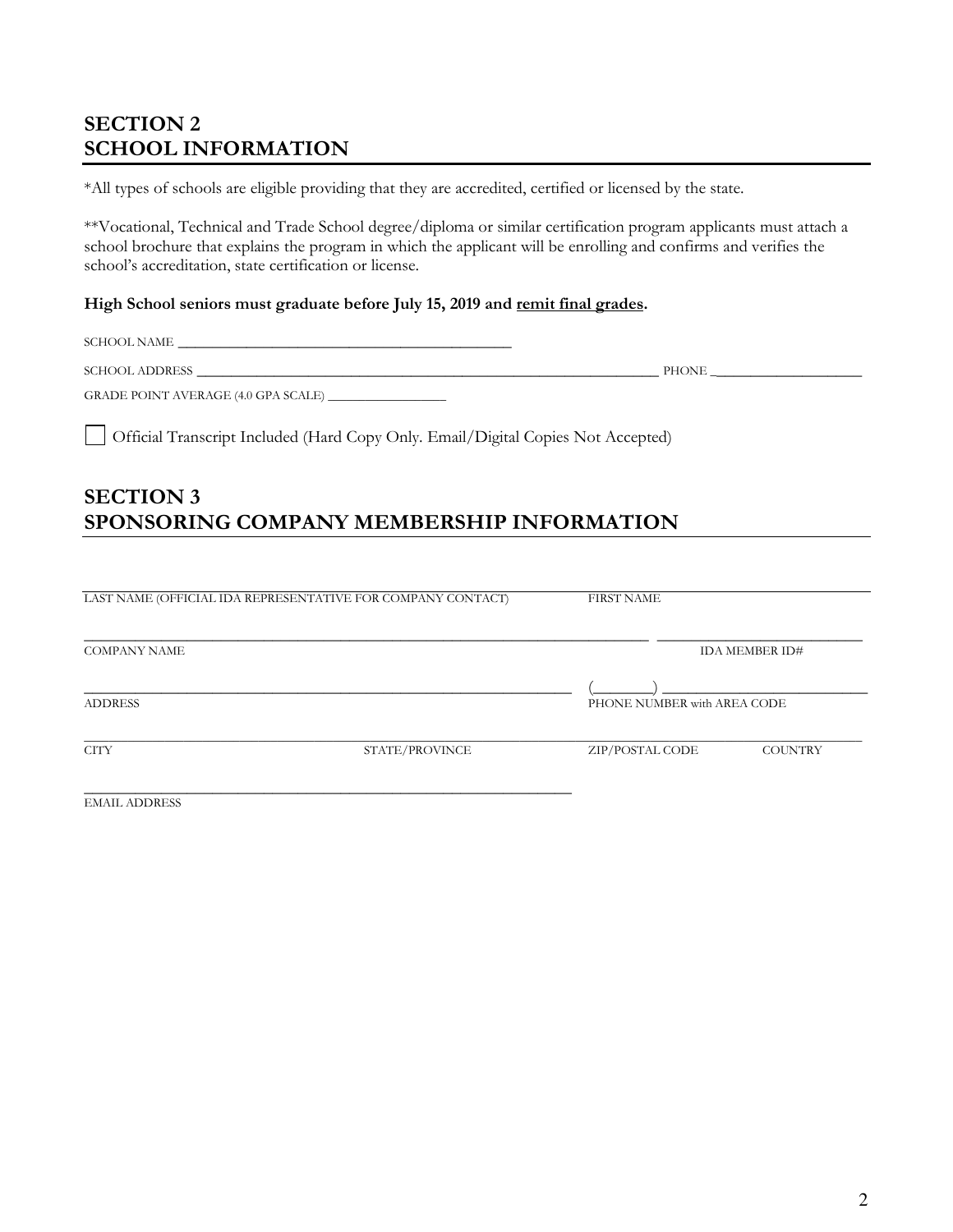### **SECTION 4 APPLICANT COURSE OF STUDY**

| The following choice determines the type of Scholarship for which you are applying:                                                                                                                                                                                                                                                                                                                                                   |                        |  |                                 |                                 |  |
|---------------------------------------------------------------------------------------------------------------------------------------------------------------------------------------------------------------------------------------------------------------------------------------------------------------------------------------------------------------------------------------------------------------------------------------|------------------------|--|---------------------------------|---------------------------------|--|
| PRIMARY- Full Time Study                                                                                                                                                                                                                                                                                                                                                                                                              |                        |  | SECONDARY- Part Time Study      |                                 |  |
| Definition of Primary and Secondary Scholarship<br>The Primary Full-Time Scholarship academic qualification includes enrollment verification of 9 or more semester hours or the equivalent as determined by the student's university or<br>college, etc. \$2000 is given for this award, one time per year. NOTE: Full-time applicants will be considered for the Secondary Scholarship if no part-time applicants are<br>available.] |                        |  |                                 |                                 |  |
| The Secondary Part-Time Scholarship academic qualification includes considering Full-Time students not awarded a Primary Scholarship and Part-Time students with enrollment<br>verifications below 9 semester hours or the equivalent as determined by the student's university or college, etc. The award amount is to be determined by semester hours, or equivalent<br>taken, and not to exceed \$1000.                            |                        |  |                                 |                                 |  |
|                                                                                                                                                                                                                                                                                                                                                                                                                                       |                        |  |                                 |                                 |  |
| MAJOR OR PLANNED MAJOR                                                                                                                                                                                                                                                                                                                                                                                                                |                        |  |                                 |                                 |  |
|                                                                                                                                                                                                                                                                                                                                                                                                                                       |                        |  |                                 |                                 |  |
| FULL NAME OF HIGHER EDUCATIONAL INSTITUTION                                                                                                                                                                                                                                                                                                                                                                                           |                        |  |                                 |                                 |  |
| <b>ADDRESS</b>                                                                                                                                                                                                                                                                                                                                                                                                                        |                        |  | PHONE NUMBER with AREA CODE     |                                 |  |
| <b>CITY</b>                                                                                                                                                                                                                                                                                                                                                                                                                           | STATE/PROVINCE         |  | MAIL CODE/ZIP                   | <b>COUNTRY</b>                  |  |
| <b>EMAIL ADDRESS</b>                                                                                                                                                                                                                                                                                                                                                                                                                  |                        |  |                                 |                                 |  |
| <b>ACADEMIC STATUS FOR FALL 2019:</b>                                                                                                                                                                                                                                                                                                                                                                                                 |                        |  |                                 |                                 |  |
| 1 <sup>ST</sup> SEMESTER FRESHMAN                                                                                                                                                                                                                                                                                                                                                                                                     | 1ST SEMESTER SOPHOMORE |  | 1 <sup>ST</sup> SEMESTER JUNIOR | 1 <sup>ST</sup> SEMESTER SENIOR |  |
| 2ND SEMESTER FRESHMAN                                                                                                                                                                                                                                                                                                                                                                                                                 | 2ND SEMESTER SOPHOMORE |  | 2ND SEMESTER JUNIOR             | 2ND SEMESTER SENIOR             |  |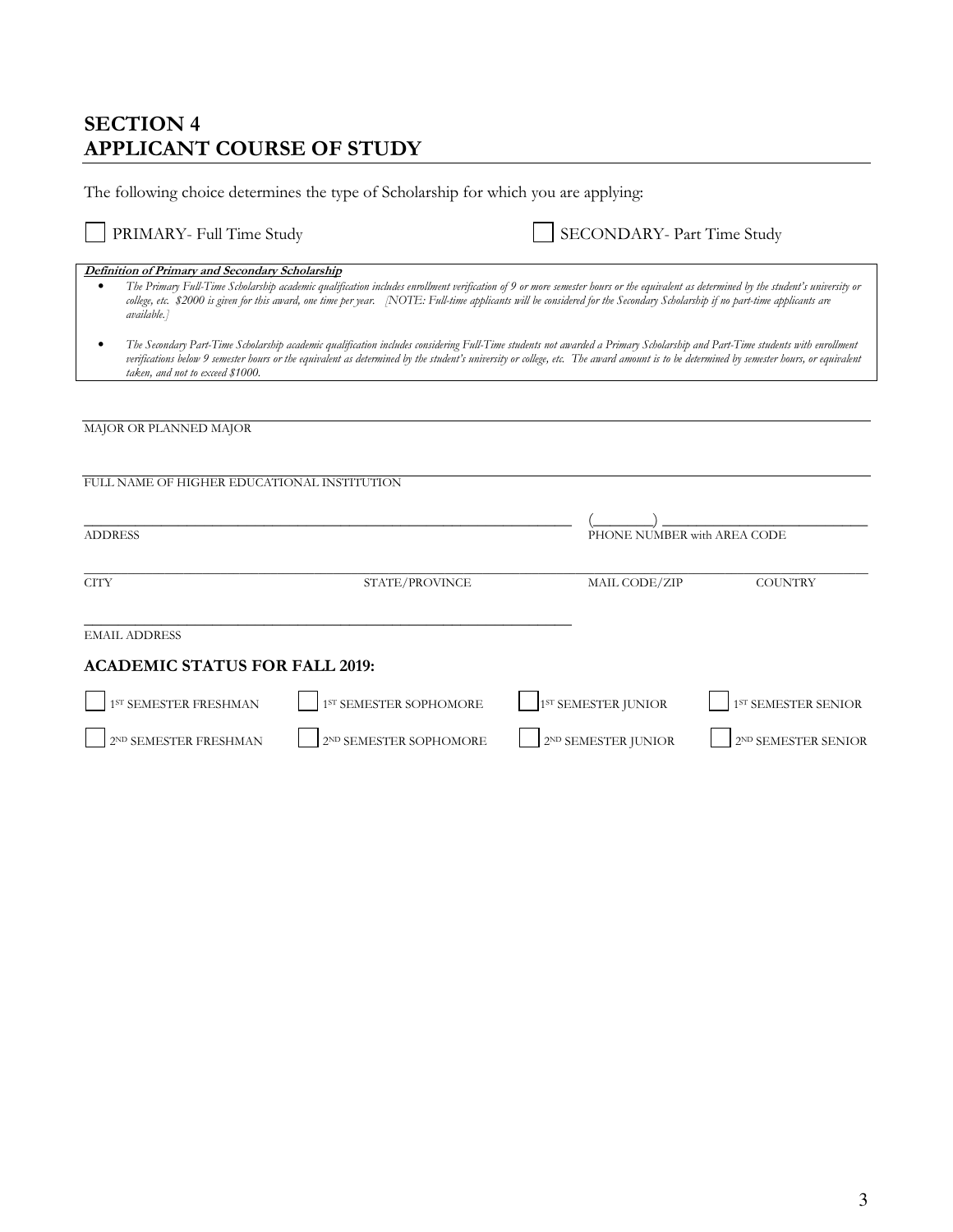### **SECTION 5 ACTIVITIES**

**A. Describe all community service projects you have been involved with (use addition pages if needed):** 

**B. List all community, leadership and/or school involvement, excluding employment (use additional pages if needed)** 

| Activity | Title/Position Held | Years | Est. Hr/Month |
|----------|---------------------|-------|---------------|
|          |                     |       |               |
|          |                     |       |               |
|          |                     |       |               |
|          |                     |       |               |
|          |                     |       |               |
|          |                     |       |               |
|          |                     |       |               |
|          |                     |       |               |
|          |                     |       |               |

### **SECTION 6 PERSONAL STATEMENT**

On a separate sheet, in 350 words or less, please explain why you are deserving of an IDA Scholarship and explain how it will contribute to your success in the future. Also include an explanation of why you need this financial assistance. Suggested topics are goals, needs, family, experiences, and/or dreams.

## **SECTION 7 RECOMMENDATIONS**

Please provide three (3) letters of recommendation from non-family members using the IDA Scholarship Foundation Recommendation Forms. Recommendations provide character support and should come from teachers, employers, coaches, supervisors, clergy, and professions